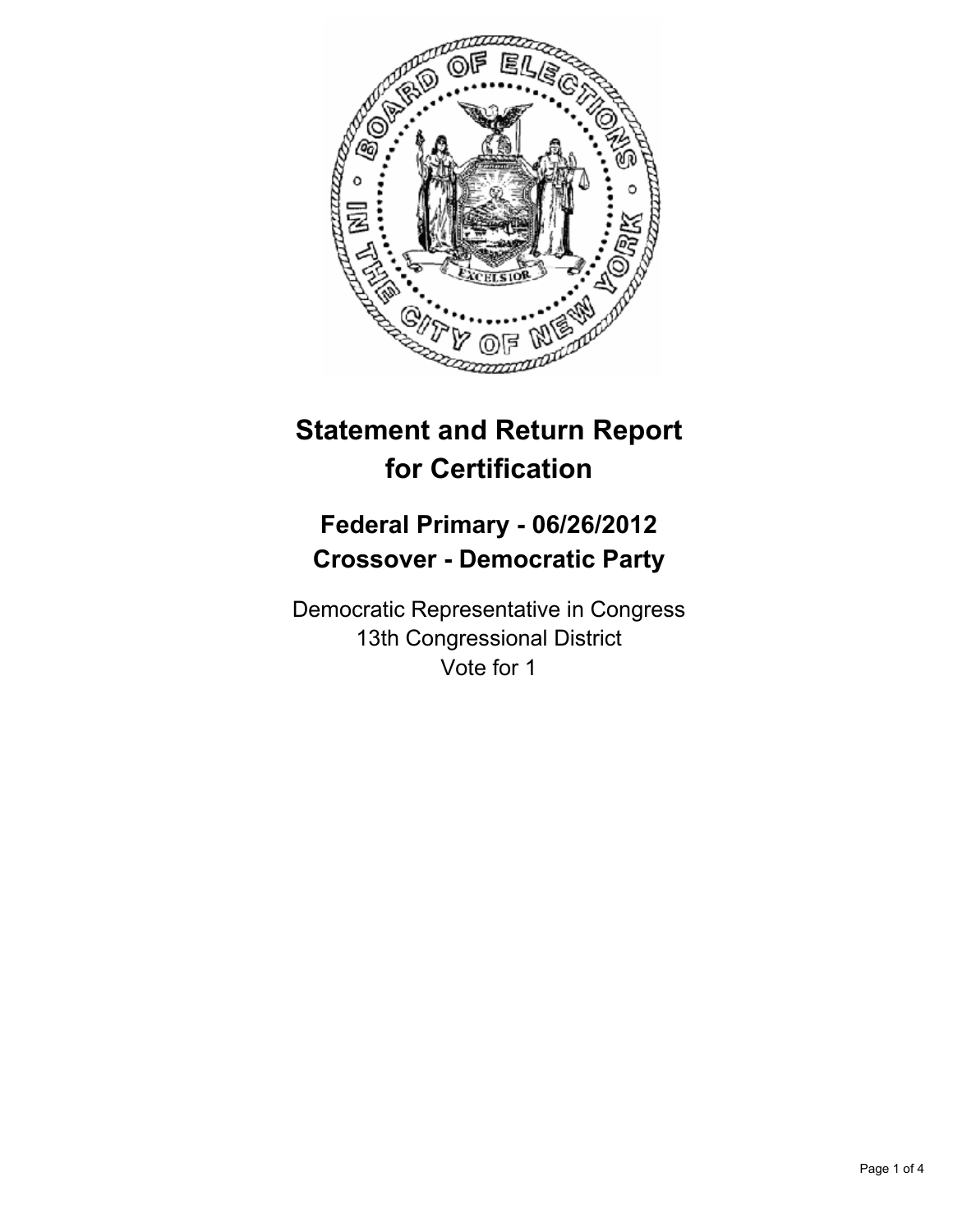

### **New York County**

| <b>PUBLIC COUNTER</b>                                    | 36,443 |
|----------------------------------------------------------|--------|
| <b>EMERGENCY</b>                                         | 0      |
| ABSENTEE/MILITARY                                        | 547    |
| <b>FEDERAL</b>                                           | 158    |
| <b>SPECIAL PRESIDENTIAL</b>                              | 0      |
| <b>AFFIDAVIT</b>                                         | 1,040  |
| <b>Total Ballots</b>                                     | 38,188 |
| Less - Inapplicable Federal/Special Presidential Ballots | 0      |
| <b>Total Applicable Ballots</b>                          | 38,188 |
| <b>JOYCE S JOHNSON</b>                                   | 849    |
| <b>CRAIG SCHLEY</b>                                      | 532    |
| <b>CHARLES B RANGEL</b>                                  | 16,889 |
| <b>CLYDE EDWARD WILLIAMS JR.</b>                         | 3,961  |
| <b>ADRIANO ESPAILLAT</b>                                 | 15,570 |
| ABOKARREM SHABAZZ (WRITE-IN)                             | 1      |
| CHARLES BARON (WRITE-IN)                                 | 1      |
| ELAINE HAMILTON-CUNNINGHAM (WRITE-IN)                    | 1      |
| FAY DELLHEIM (WRITE-IN)                                  | 1      |
| FOSDTHYN JROBOVEO (WRITE-IN)                             | 1      |
| <b>GEORGE MARTINEZ (WRITE-IN)</b>                        | 1      |
| JOHN ERVIN ROGERS (WRITE-IN)                             | 1      |
| <b>JONATHAN TASINI (WRITE-IN)</b>                        | 1      |
| LEONORA MORAN (WRITE-IN)                                 | 1      |
| MICKEY MOUSE (WRITE-IN)                                  | 1      |
| <b>NELLIE BAILY (WRITE-IN)</b>                           | 1      |
| SCOTT STRINGER (WRITE-IN)                                | 1      |
| UNATTRIBUTABLE WRITE-IN (WRITE-IN)                       | 68     |
| WINDY LONG (WRITE-IN)                                    | 1      |
| YOSEF MENACHEM FRIEDMAN (WRITE-IN)                       | 1      |
| <b>Total Votes</b>                                       | 37,883 |
| Unrecorded                                               | 305    |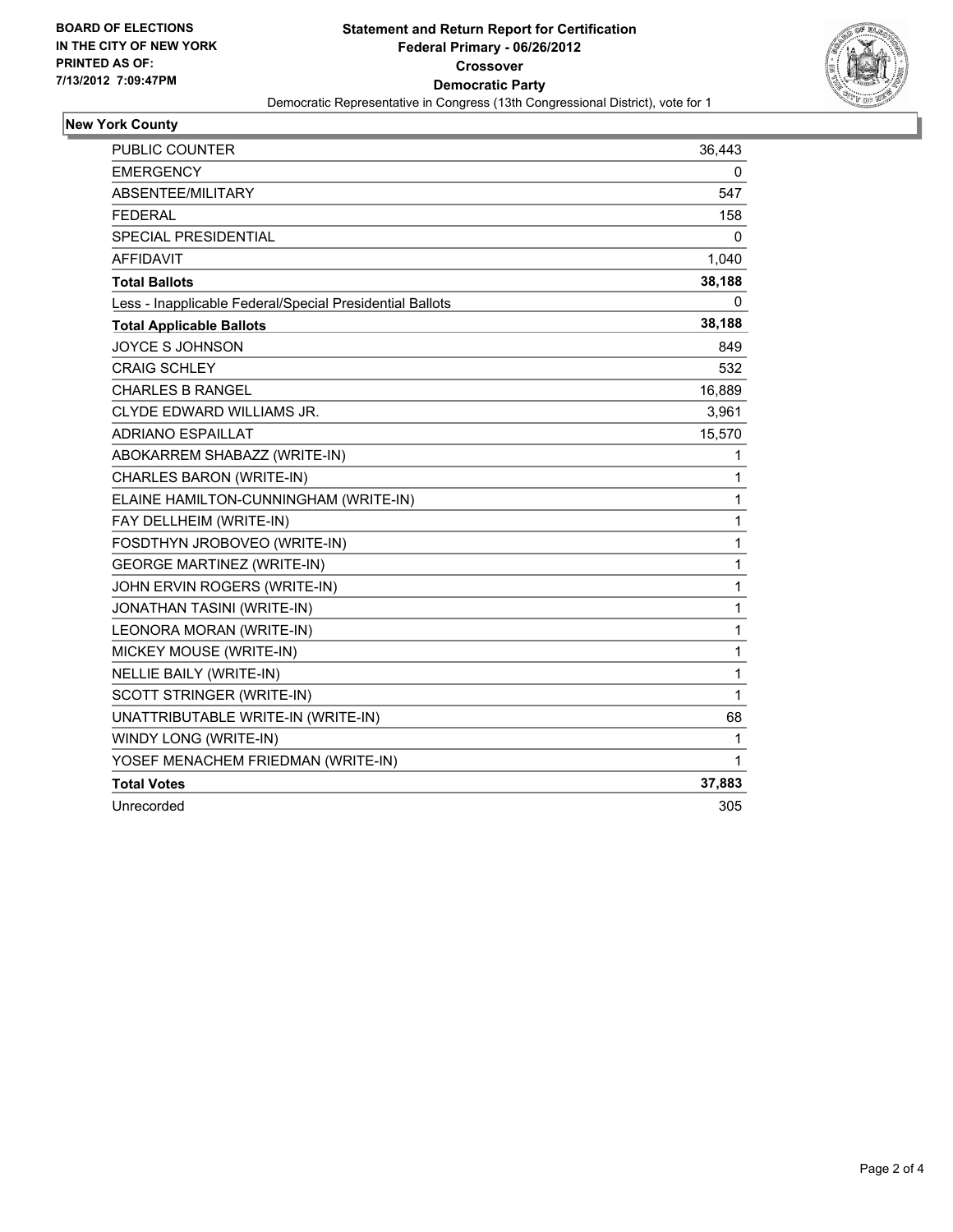

#### **Bronx County**

| <b>PUBLIC COUNTER</b>                                    | 5,158          |
|----------------------------------------------------------|----------------|
| <b>EMERGENCY</b>                                         | 0              |
| ABSENTEE/MILITARY                                        | 137            |
| <b>FEDERAL</b>                                           | 42             |
| <b>SPECIAL PRESIDENTIAL</b>                              | 0              |
| <b>AFFIDAVIT</b>                                         | 180            |
| <b>Total Ballots</b>                                     | 5,517          |
| Less - Inapplicable Federal/Special Presidential Ballots | 0              |
| <b>Total Applicable Ballots</b>                          | 5,517          |
| <b>JOYCE S JOHNSON</b>                                   | 169            |
| <b>CRAIG SCHLEY</b>                                      | 66             |
| <b>CHARLES B RANGEL</b>                                  | 2,298          |
| CLYDE EDWARD WILLIAMS JR.                                | 305            |
| <b>ADRIANO ESPAILLAT</b>                                 | 2,531          |
| CHARLES BARRON (WRITE-IN)                                | 1              |
| ELIOT ENGEL (WRITE-IN)                                   | $\overline{2}$ |
| NYDIA VELAZQUEZ (WRITE-IN)                               | 1              |
| RUSSELL KANEY (WRITE-IN)                                 | 1              |
| STEWIE GRIFFIN (WRITE-IN)                                | 1              |
| SUZANNE TREITEDMY (WRITE-IN)                             | 1              |
| UNATTRIBUTABLE WRITE-IN (WRITE-IN)                       | 10             |
| <b>Total Votes</b>                                       | 5,386          |
| Unrecorded                                               | 131            |